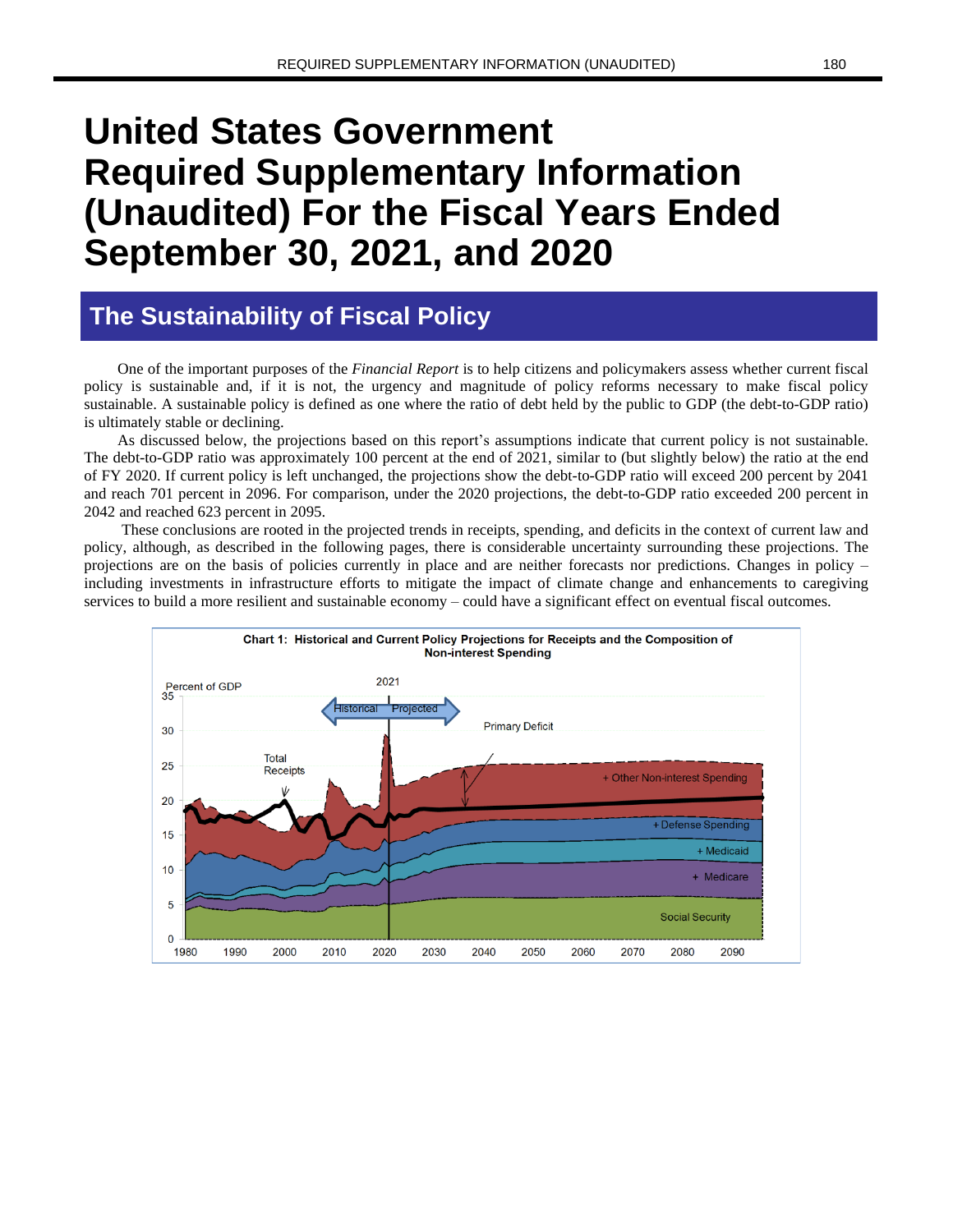#### **Current Policy Projections for Primary Deficits**

A key determinant of growth in the debt-to-GDP ratio and hence fiscal sustainability is the ratio of the primary deficitto-GDP. The primary deficit is the difference between non-interest spending and receipts, and the primary deficit-to-GDP ratio is the primary deficit expressed as a percent of GDP. As shown in Chart 1, the primary deficit-to-GDP ratio spiked during 2009 through 2012 due to the 2008-09 financial crisis and the ensuing severe recession, as well as the increased spending and temporary tax reductions enacted to stimulate the economy and support recovery. These elevated primary deficits resulted in a sharp increase in the ratio of debt to GDP, which rose from 39 percent at the end of 2008 to 70 percent at the end of 2012. As an economic recovery took hold, the primary deficit ratio fell, averaging 2.1 percent of GDP over 2013 through 2019. In 2020, the primary deficit-to-GDP ratio rose to 13.3 percent of GDP due to increased spending in response to the COVID-19 pandemic and economic contraction, and the ratio of debt to GDP reached 100 percent at the end of the year. Spending remained elevated in 2021 due to additional funding to support economic recovery, but increased receipts reduced the primary deficit-to-GDP ratio to 10.8 percent.

The primary deficit-to-GDP ratio is projected to fall to 4.7 percent in 2022 and then decreases to 4.3 percent in 2027. After 2027, however, increased spending for Social Security and health programs due in part to the continued retirement of the baby boom generation is projected to result in increasing primary deficits that reach 5.0 percent of GDP in 2030. The primary deficit peaks at 6.3 percent of GDP in 2043, then gradually decreases beyond that point as the aging of the population continues at a slower pace, and reaches 4.9 percent in 2096, the last year of the projection period.

Trends in the primary deficit are heavily influenced by tax receipts. The receipt share of GDP was markedly depressed in 2009 through 2012 because of the recession and tax reductions enacted as part of the ARRA and the *Tax Relief, Unemployment Insurance Reauthorization, and Job Creation Act of 2010*. The share subsequently increased to 18.0 percent of GDP by 2015 before falling below the 30-year average of 17.1 percent in 2018, after enactment of the TCJA. As a share of GDP, receipts were 18.1 percent of GDP in 2021, 1.8 percentage points above 2020. Receipts are projected to decrease to 17.3 percent of GDP in 2022 and then reach 18.7 percent of GDP in 2031 when corporation income tax and other receipts stabilize as a share of GDP. After 2031, receipts grow slightly more rapidly than GDP over the projection period as increases in real (i.e., inflation-adjusted) incomes cause more taxpayers and a larger share of income to fall into the higher individual income tax brackets. Other possible paths for the receipts-to-GDP ratio and the implications for projected debt held by the public are analyzed in the "Alternative Scenarios" section.

On the spending side, the non-interest spending share of GDP was 28.9 percent in 2021, slightly less than the share of GDP in 2020, which was 29.6 percent. The ratio of non-interest spending to GDP is projected to fall to 22.0 percent in 2022 and remain near that level through 2024. After 2024, the non-interest spending share of GDP is projected to rise gradually, reaching 25.7 percent of GDP in 2078, before declining to 25.3 percent in 2096, the end of the projection period. Beginning in 2025, these increases are principally due to faster growth in Medicare and Social Security spending (see Chart 1). The aging of the baby boom generation, among other factors, is projected to increase the Social Security and Medicare spending shares of GDP by about 0.9 percentage points and 1.5 percentage points, respectively, from 2022 to 2041. After 2041, the Social Security and Medicare spending shares of GDP continue to increase in most years, albeit at a slower rate, due to projected increases in health care costs and population aging, before declining toward the end of the projection period.

#### **Current Policy Projections for Debt and Interest Payments**

The primary deficit projections in Chart 1, along with projections for interest rates and GDP, determine the projections for the debt-to-GDP ratio shown in Chart 2. That ratio was approximately 100 percent at the end of FY 2021, and under current policy and based on this report's assumptions is projected to reach 701 percent in 2096. The continuous rise of the debt-to-GDP ratio indicates that current policy under this report's assumptions is unsustainable.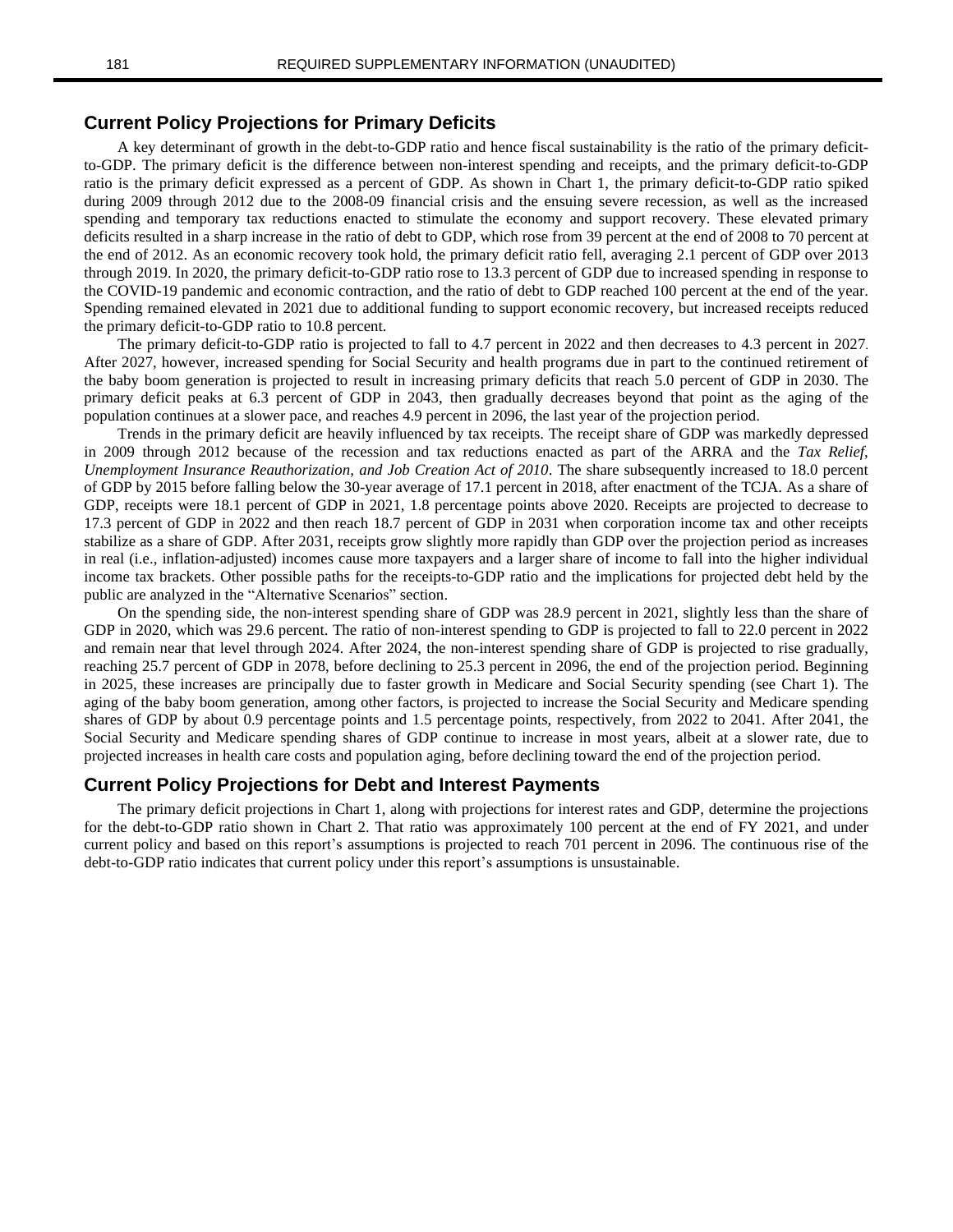

As a general approximation, the change in debt held by the public from one year to the next is the budget deficit, the difference between total receipts and total spending.<sup>1</sup> Total spending is non-interest spending plus interest spending. Chart 3 shows that the rapid rise in total spending and the unified deficit (total receipts less total spending) is almost entirely due to projected net interest, which results from the growing debt. As a percent of GDP, interest spending was 1.6 percent in 2021, and under current policy is projected to reach 5.0 percent in 2033, 15.2 percent in 2057, and 31.7 percent in 2096.

<sup>&</sup>lt;sup>1</sup> The change in debt each year is also affected by certain transactions not included in the budget deficit, such as changes in Treasury's cash balances and the non-budgetary activity of federal credit financing accounts. These transactions are assumed to hold constant at about 0.3 percent of GDP each year, with the same effect on debt as if the primary deficit was higher by that amount.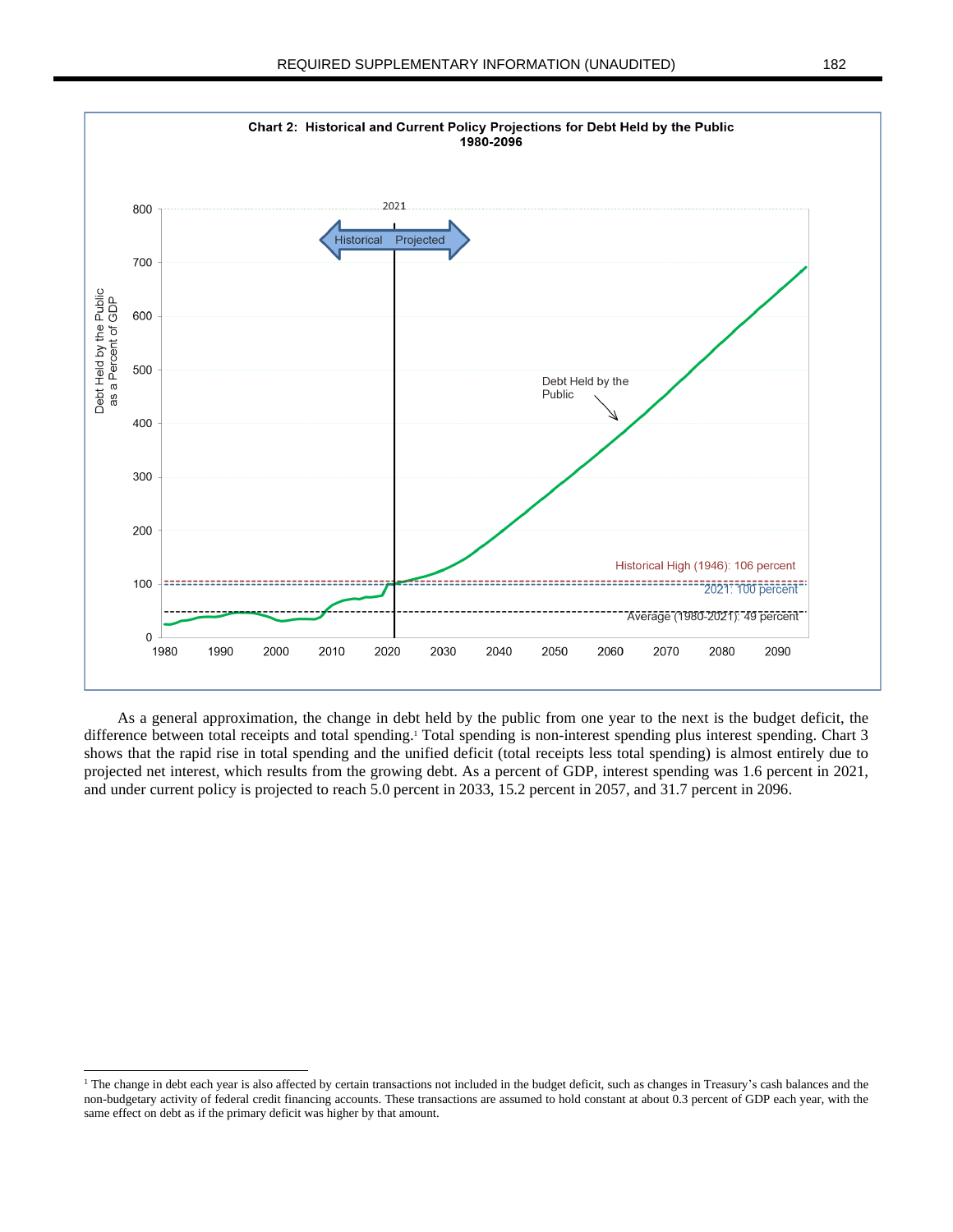

Another way of viewing the change in the financial outlook in this year's report relative to previous years' reports is in terms of the projected debt-to-GDP ratio in 2094, the last year of the 75-year projection period used in the FY 2019 report. This ratio is projected based on this report's assumptions to reach 682 percent in the FY 2021 projections, which compares with 614 percent projected in the FY 2020 projections and 474 percent projected in the FY 2019 projections.<sup>2</sup>

#### **The Cost of Delay in Closing the 75-Year Fiscal Gap**

The longer policy action to close the fiscal gap<sup>3</sup> is delayed, the larger the post-reform primary surpluses must be to achieve the target debt-to-GDP ratio at the end of the 75-year period. This can be illustrated by varying the years in which reforms closing the fiscal gap are initiated while holding the target ratio of debt to GDP in 2096 equal to the 2021 ratio. Three timeframes for reforms are considered, each one beginning in a different year, and each one increasing the primary surplus relative to current policy by a fixed percent of GDP starting in the reform year. The analysis shows that the longer policy action is delayed, the larger the post-reform primary surplus must be to bring the debt-to-GDP ratio in 2096 equal to its level in 2021. Future generations are burdened by delays in policy changes because delay necessitates higher primary surpluses during their lifetimes, and those higher primary surpluses must be achieved through some combination of lower spending and higher revenue.

As previously shown in Chart 1, under current policy, primary deficits occur throughout the projection period. Table 1 shows primary surplus changes necessary to make the debt-to-GDP ratio in 2096 equal to its level in 2021 under each of the three timeframes. If reform begins in 2022, then it is sufficient to raise the primary surplus share of GDP by 6.2 percentage

<sup>2</sup> For additional information on changes from the 2019 projections, see the unaudited RSI in the 2020 *Financial Report*.

<sup>&</sup>lt;sup>3</sup> The fiscal gap reflects how much the primary surplus (receipts less non-interest spending) must increase to maintain the debt-to-GDP ratio at the 2021 level. See Note 26 for a more complete discussion of the fiscal gap.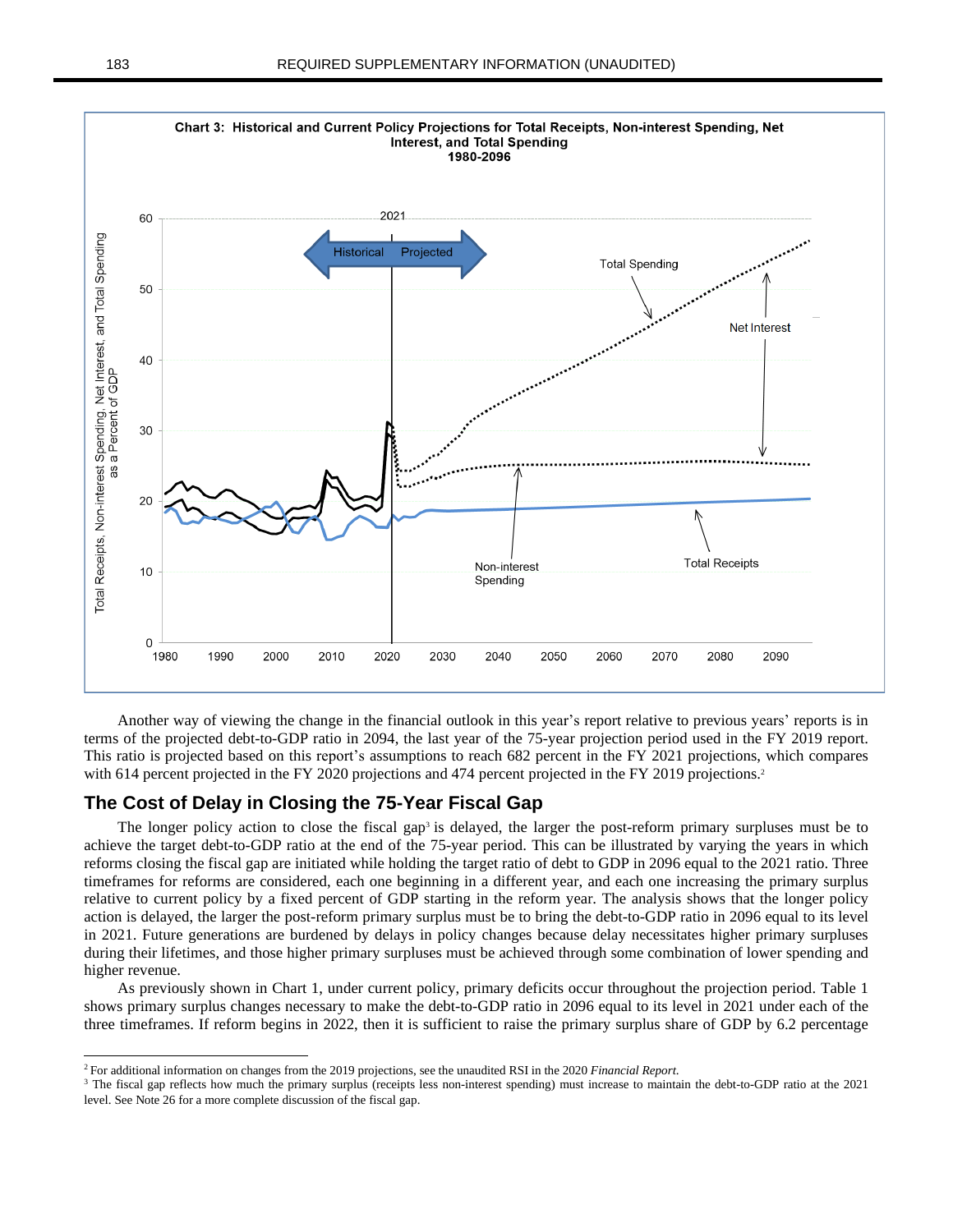points in every year between 2022 and 2096 in order for the debt-to-GDP ratio in 2096 to equal its level in 2021. This policy raises the average 2022-2096 primary surplus-to-GDP ratio from -5.7 percent to +0.6 percent.

#### **Table 1 - Cost of Delaying Fiscal Reform**

| <b>Timing of Reforms</b> | <b>Required Change in Average Primary Surplus</b> |
|--------------------------|---------------------------------------------------|
|                          |                                                   |
|                          |                                                   |
|                          |                                                   |
|                          |                                                   |

Note: Reforms taking place in 2021, 2031, and 2041 from the 2020 Financial Report were 5.4, 6.4, and 7.8 percent of GDP, respectively.

In contrast to a reform that begins immediately, if reform begins in 2032 or 2042, then the primary surpluses must be raised by 7.3 percent and 9.0 percent of GDP, respectively, in order for the debt-to-GDP ratio in 2096 to equal its level at the end of 2021. The difference between the primary surplus increase necessary if reform begins in 2032 or 2042 and the increase necessary if reform begins in 2022, an additional 1.1 and 2.7 percentage points, respectively, is a measure of the additional burden policy delay would impose on future generations. The costs of delay are due to the additional debt that accumulates between the end of 2021 and the year reform is initiated, in comparison to the scenario in which reform begins immediately.

# **Alternative Scenarios**

The long-run projections are highly uncertain. The uncertainty in this year's projections is further increased by the COVID-19 pandemic. This section illustrates this inherent uncertainty by presenting alternative scenarios for the growth rate of health care costs, interest rates, discretionary spending, and receipts. (Not considered here are the effects of alternative assumptions for long-run trends in birth rates, mortality, and immigration.)

The population is aging rapidly and will continue to do so over the next several decades, which puts pressure on programs such as Social Security, Medicare, and Medicaid. A shift in projected fertility, mortality, or immigration rates could have important effects on the long-run projections. Higher-than-projected immigration, fertility, or mortality rates would improve the long-term fiscal outlook. Conversely, lower-than-projected immigration, fertility, or mortality rates would result in deterioration in the long-term fiscal outlook.

#### **Effect of Changes in Health Care Cost Growth**

One of the most important assumptions underlying the projections is the future growth of health care costs. These future growth rates – both for health care costs in the economy generally and for federal health care programs such as Medicare, Medicaid, and PPACA exchange subsidies – are highly uncertain. In particular, PPACA in 2010 and MACRA in 2015 lowered payment rates for Medicare hospital and physician payments. The Medicare spending projections in the long-term fiscal projections are based on the projections in the 2021 Medicare Trustees' Report, which assume the PPACA and MACRA payment rates will be effective in producing a substantial slowdown in Medicare input cost growth. As discussed in Note 25—Social Insurance, the Medicare projections are subject to much uncertainty about the ultimate effects of these provisions to reduce health care cost growth. For the long-term fiscal projections, that uncertainty also affects the projections for Medicaid and exchange subsidies, because the cost per beneficiary in these programs grows at the same reduced rate as Medicare cost growth per beneficiary.

As an illustration of the dramatic effect of variations in health care cost growth rates, Table 2 shows the effect on the size of reforms necessary to close the fiscal gap of per capita health care cost growth rates that are one percentage point higher or two percentage points higher than the growth rates in the base projection, as well as the effect of delaying closure of the fiscal gap.<sup>4</sup> As indicated earlier, if reform is initiated in 2022, eliminating the fiscal gap requires that the 2022-2096

<sup>&</sup>lt;sup>4</sup> The base case health cost growth rates are derived from the projections in the 2021 Medicare Trustees' Report. These projections are summarized and discussed in Note 25 and the "Medicare Projections" section of the unaudited RSI for the SOSI.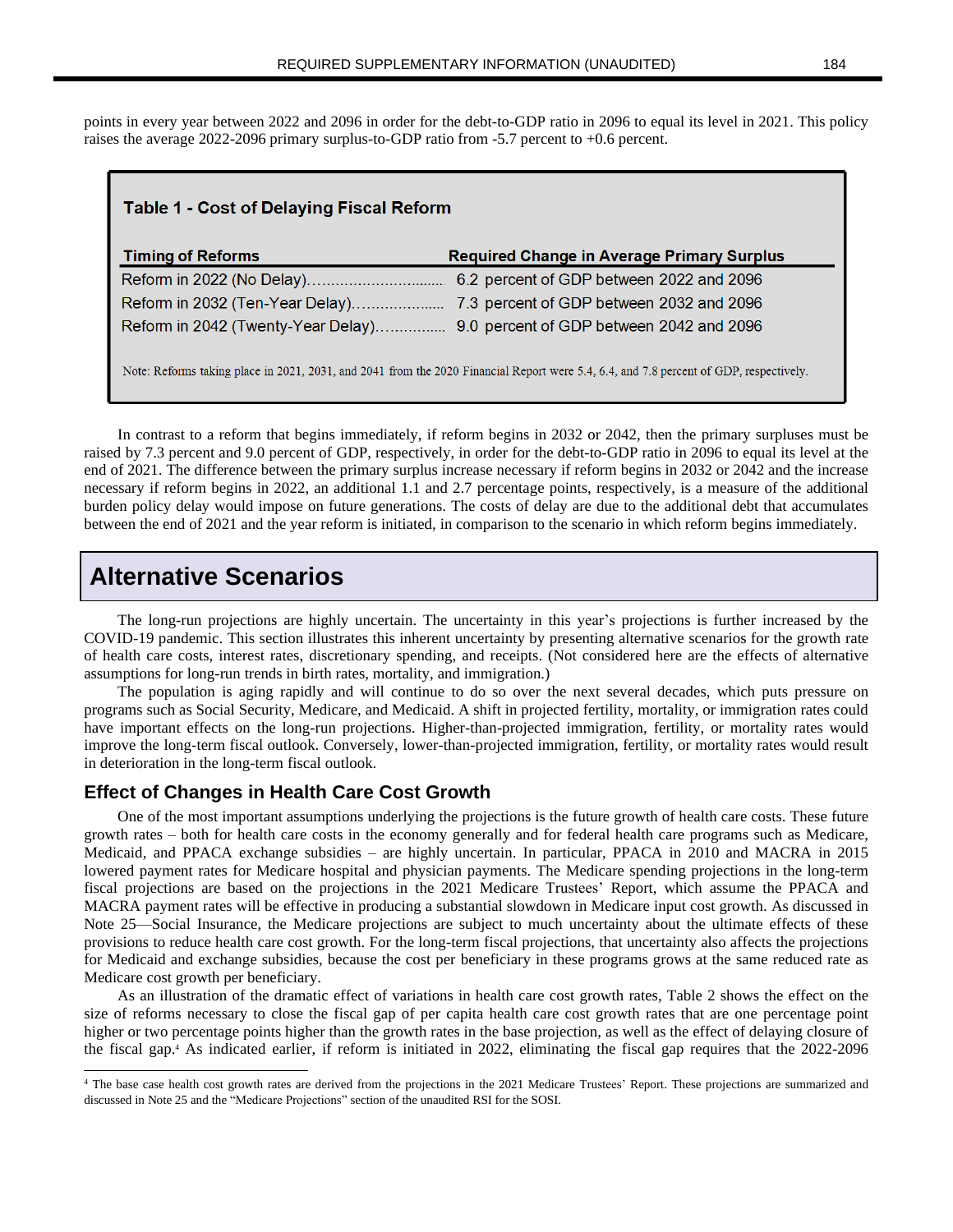primary surplus increase by an average of 6.2 percent of GDP in the base case. However, that figure increases to 10.1 percent of GDP if per capita health cost growth is assumed to be 1.0 percentage point higher, and 16.7 percent of GDP if per capita health cost growth is 2.0 percentage points higher. The cost of delaying reform is also increased if health care cost growth is higher because debt accumulates more rapidly during the period of inaction. For example, the lower part of Table 2 shows that delaying reform initiation from 2022 to 2032 requires that 2032-2096 primary surpluses be higher by an average of 1.1 percent of GDP in the base case, 1.7 percent of GDP if per capita health cost growth is 1.0 percentage point higher, and 2.9 percent of GDP if per capita health cost growth is 2.0 percentage points higher. The dramatic deterioration of the long-run fiscal outlook caused by higher health care cost growth shows the critical importance of managing health care cost growth.

| Table 2 - Impact of Alternative Health Cost Scenarios on Cost of Delaying Fiscal Reform |                                                                                 |              |             |
|-----------------------------------------------------------------------------------------|---------------------------------------------------------------------------------|--------------|-------------|
|                                                                                         | Primary Surplus Increase (% of GDP) Starting<br>in:                             |              |             |
| <b>Scenario</b>                                                                         | 2022                                                                            | 2032         | 2042        |
|                                                                                         | 6.2                                                                             | 7.3          | 9.0         |
|                                                                                         | 10.1<br>167                                                                     | 11.9<br>19.6 | 14.5<br>240 |
|                                                                                         |                                                                                 |              |             |
|                                                                                         | <b>Change in Primary Surplus Increase if Reform</b><br>is Delayed From 2022 to: |              |             |
|                                                                                         |                                                                                 | 2032         | 2042        |
|                                                                                         |                                                                                 | 11           | 27          |
|                                                                                         |                                                                                 | 17           | 4.4         |
|                                                                                         |                                                                                 | 2.9          | 73          |
|                                                                                         |                                                                                 |              |             |

#### **Effects of Changes in Interest Rates**

A higher debt-to-GDP ratio is likely to increase the interest rate on government debt, making it costlier for the government to service its debt than if the debt-to-GDP ratio were lower. Table 3 displays the effect of several alternative scenarios using different nominal (and real) interest rates than assumed in the base case on the size of reforms to close the fiscal gap as well as the effect of delaying closure of the fiscal gap. If reform is initiated in 2022, eliminating the fiscal gap requires that the 2022-2096 primary surplus increase by an average of 6.2 percent of GDP in the base case, 7.8 percent of GDP if the interest rate is 2.0 percentage points higher in every year, and 7.1 percent of GDP if the interest rate is 1.0 percentage point higher in every year. The required increase in the 2022-2096 primary surplus decreases to an average of 5.4 percent of GDP if the interest rate is 1.0 percentage point lower in every year and 4.5 percent of GDP if the interest rate is 2.0 percentage points lower in every year. The cost of delaying reform is also increased if interest rates are higher, due to the fact that interest paid on debt accumulates more rapidly during the period of inaction. For example, the lower part of Table 3 shows that delaying reform initiation from 2022 to 2032 requires that 2032-2096 primary surpluses be higher by an average of 1.1 percent of GDP in the base case, 2.5 percent of GDP if the interest rate is 2.0 percentage points higher in every year, and 1.7 percent of GDP if the interest rate is 1.0 percentage point higher in every year. The required increase in the 2032- 2096 primary surplus is higher by an average of 0.7 percent of GDP if the interest rate is 1.0 percentage point lower in every year and 0.4 percent of GDP if the interest rate is 2.0 percentage points lower in every year.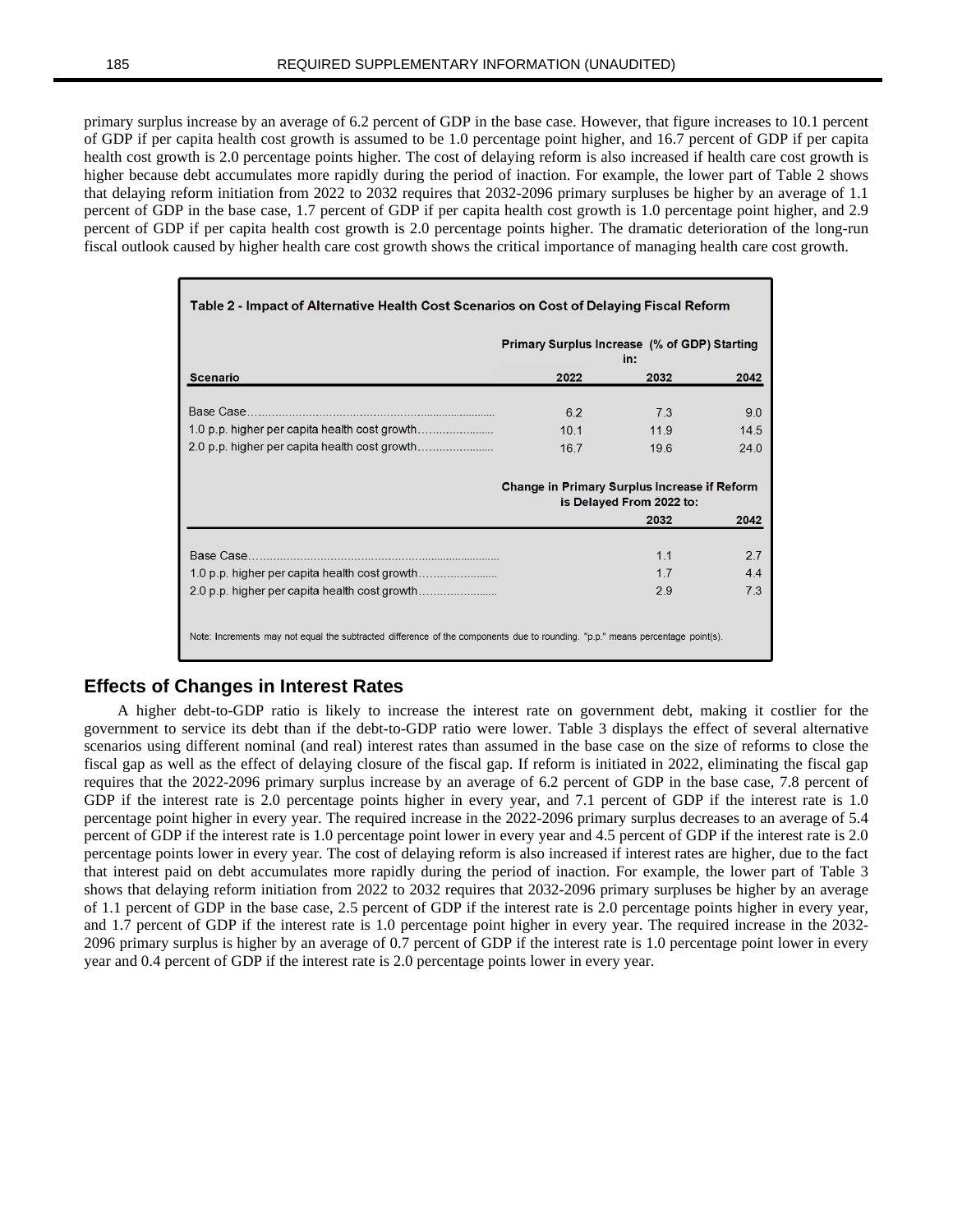| Table 3 - Impact of Alternative Interest Rate Scenarios on Cost of Delaying Fiscal Reform   |                                                                                 |             |             |  |
|---------------------------------------------------------------------------------------------|---------------------------------------------------------------------------------|-------------|-------------|--|
|                                                                                             | Primary Surplus Increase (% of GDP)<br><b>Starting in:</b>                      |             |             |  |
| <b>Scenario</b>                                                                             | 2022                                                                            | 2032        | 2042        |  |
| Base Case: Average of 4.4 percent over 75 years                                             | 6.2<br>7.8                                                                      | 7.3<br>10.3 | 9.0<br>14.3 |  |
|                                                                                             | 7.1<br>5.4                                                                      | 8.7<br>6.0  | 11.3<br>7.0 |  |
|                                                                                             | 4.5                                                                             | 4.9         | 5.4         |  |
|                                                                                             | <b>Change in Primary Surplus Increase if</b><br>Reform is Delayed From 2022 to: |             |             |  |
|                                                                                             |                                                                                 | 2032        | 2042        |  |
|                                                                                             |                                                                                 | 1.1         | 2.7         |  |
|                                                                                             |                                                                                 | 2.5         | 6.4         |  |
|                                                                                             |                                                                                 | 1.7         | 4.3         |  |
|                                                                                             |                                                                                 | 0.7         | 1.6         |  |
|                                                                                             |                                                                                 | 0.4         | 0.9         |  |
| Note: Increments may not equal the subtracted difference of the components due to rounding. |                                                                                 |             |             |  |

#### **Effects of Changes in Discretionary Spending Growth**

The rate of growth of discretionary spending has a large impact on long-term fiscal sustainability. The current base projection for discretionary spending assumes that spending in 2022 equals the baseline estimate from the President's FY 2022 Budget and then grows with nominal GDP. Under the base projection, discretionary spending is approximately 7.1 percent of GDP each year over the projection period. The implications of an alternative scenario are shown in Table 4. In the alternative scenario, discretionary spending for 2022 is the same as in the base case and then grows with inflation and population so as to hold discretionary spending constant on a real per capita basis. (This growth rate assumption is slower than growth with GDP but is still higher than the standard 10-year budget baseline assumption, which assumes that discretionary spending grows with inflation but not with population.) As shown in Table 4, if discretionary spending grows with nominal GDP, eliminating the fiscal gap requires that the 2022-2096 primary surplus increase by an average of 6.2 percent of GDP. If discretionary spending grows with inflation and population, the fiscal gap is 3.6 percent of GDP. The cost of delaying reform is greater when discretionary spending levels are higher. Initiating reforms in 2032 requires that the primary surplus increase by an average of 1.1 percent of GDP per year in the base case and by an average of 0.6 percent of GDP if discretionary levels grow with inflation and population after 2022. If delayed until 2042, the primary surplus must increase by an average of 2.7 percent of GDP in the base case and by an average of 1.6 percent of GDP when spending grows with inflation and population.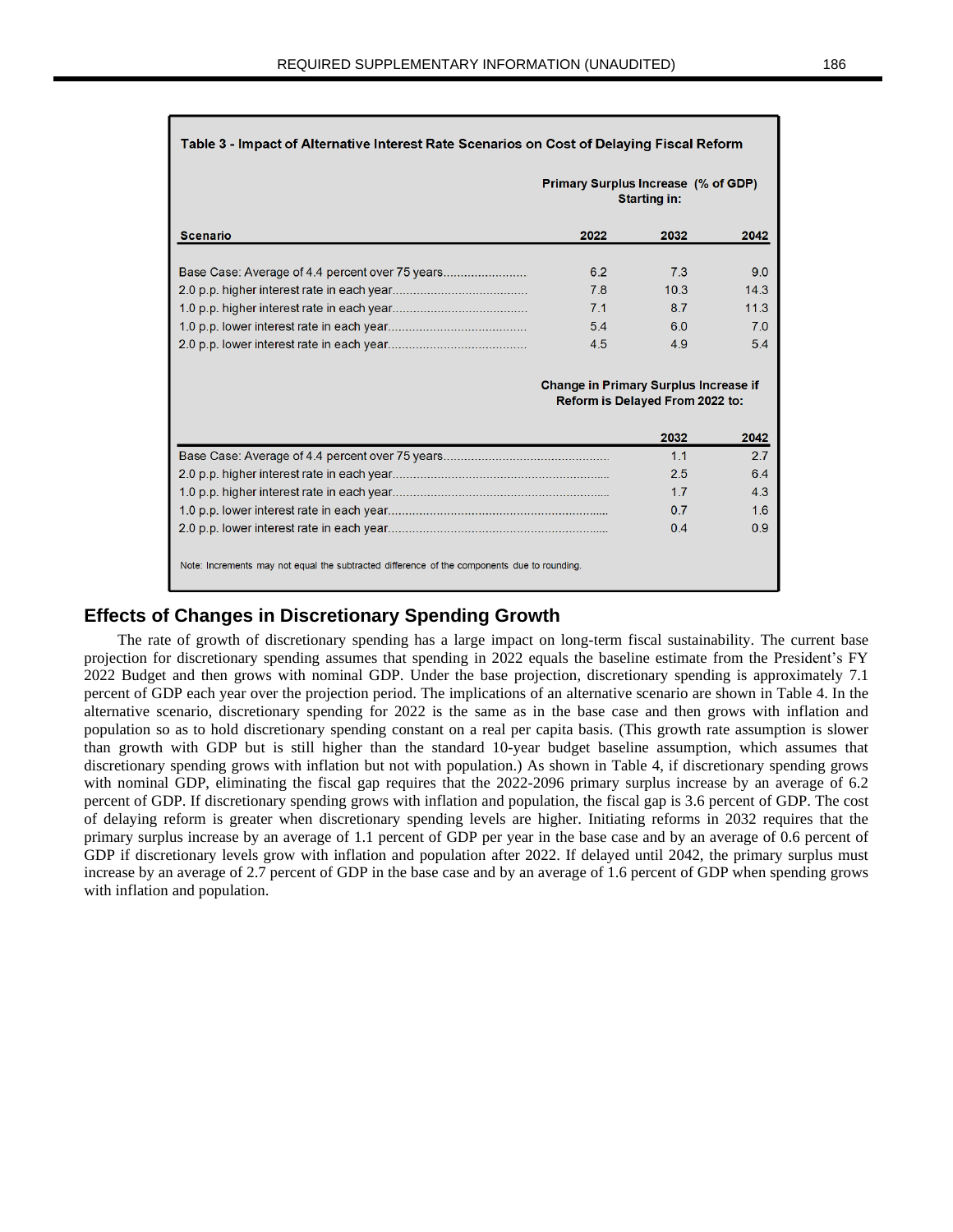| Table 4 - Impact of Alternative Discretionary Spending Growth Scenarios on Cost of<br><b>Delaying Fiscal Reform</b> |                                                                                    |           |          |  |
|---------------------------------------------------------------------------------------------------------------------|------------------------------------------------------------------------------------|-----------|----------|--|
|                                                                                                                     | <b>Primary Surplus Increase</b><br>(% of GDP) Starting in:                         |           |          |  |
| <b>Scenario</b>                                                                                                     | 2022                                                                               | 2032      | 2042     |  |
|                                                                                                                     | 6.2                                                                                | 7.3       | 9.0      |  |
|                                                                                                                     | 3.6                                                                                | 4.2       | 5.2      |  |
|                                                                                                                     | <b>Change in Primary Surplus</b><br>Increase if Reform is<br>Delayed From 2022 to: |           |          |  |
|                                                                                                                     |                                                                                    |           |          |  |
|                                                                                                                     |                                                                                    | 2032      | 2042     |  |
|                                                                                                                     |                                                                                    | 1.1<br>06 | 27<br>16 |  |

#### **Effects of Changes in Individual Income Receipt Growth**

The growth rate of receipts, specifically individual income taxes, is another key determinant of long-term sustainability. The base projections assume growth in individual income taxes over time to account primarily for the slow shift of individuals into higher tax brackets due to real wage growth ("real bracket creep"). This assumption approximates the longterm historical growth in individual income taxes relative to wages and salaries and is consistent with current policy without change, as future legislation would be required to prevent real bracket creep. As an illustration of the effect of variations in individual income tax growth, Table 5 shows the effect on the size of reforms necessary to close the fiscal gap and the effect of delaying closure of the fiscal gap if long-term receipt growth as a share of wages and salaries is 0.1 percentage point higher than the base case, as well as 0.1 percentage point lower than the base case. If reform is initiated in 2022, eliminating the fiscal gap requires that the 2022-2096 primary surplus increase by an average of 6.2 percent of GDP in the base case, 5.1 percent of GDP if receipt growth is 0.1 percentage point higher, and 7.4 percent of GDP if receipt growth is 0.1 percentage point lower. The cost of delaying reform is also affected if receipt growth assumptions change, much as was the case in the previous alternative scenarios.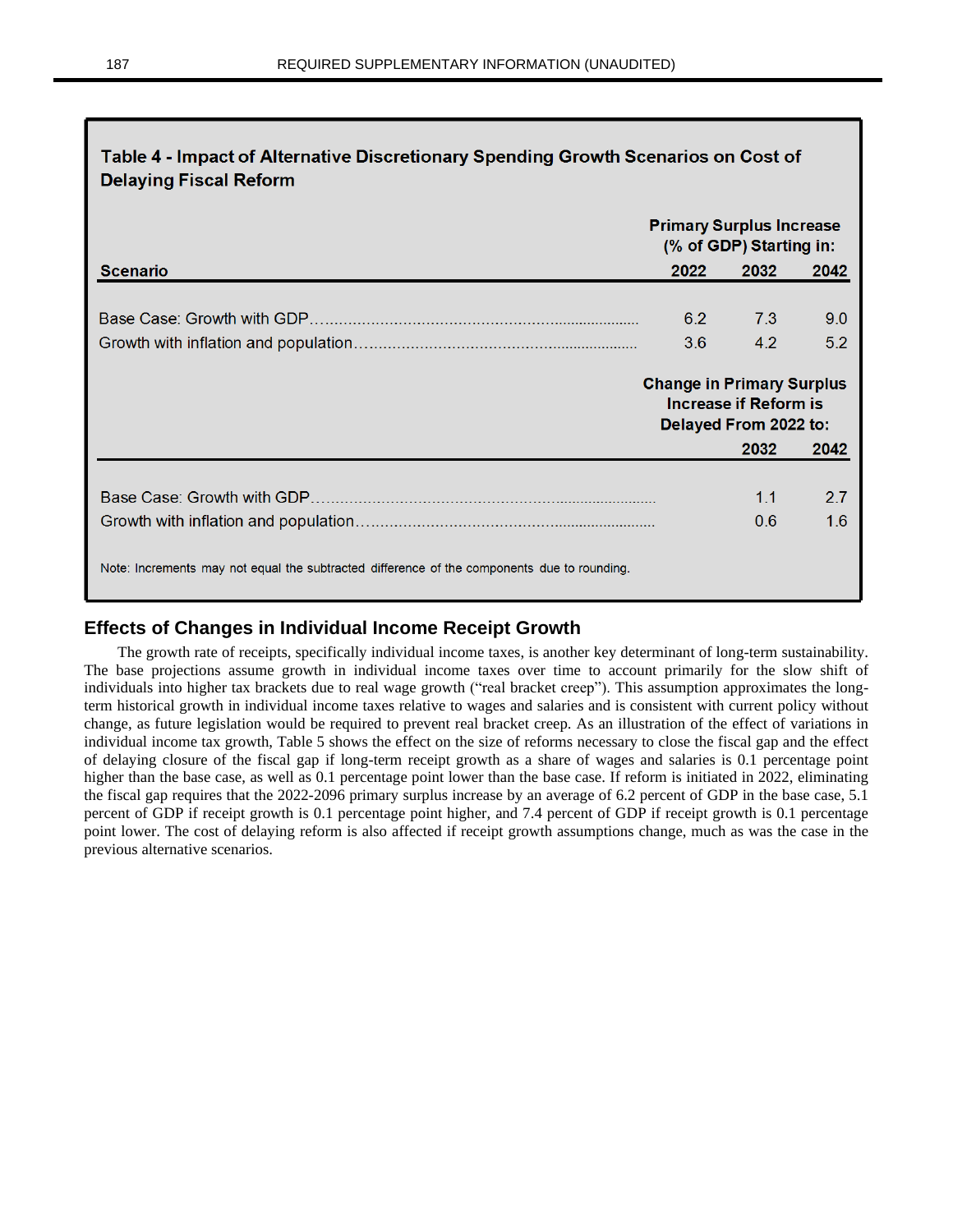| Table 5 - Impact of Alternative Revenue Growth Scenarios on Cost of Delaying Fiscal Reform  |                                                                                 |      |      |  |  |
|---------------------------------------------------------------------------------------------|---------------------------------------------------------------------------------|------|------|--|--|
|                                                                                             | Primary Surplus Increase (% of GDP)<br><b>Starting in:</b>                      |      |      |  |  |
| <b>Scenario</b>                                                                             | 2022                                                                            | 2032 | 2042 |  |  |
| Base Case: Individual income tax bracket creep of 0.1% of wages                             |                                                                                 |      |      |  |  |
| and salaries per year                                                                       | 62                                                                              | 7.3  | 9.0  |  |  |
| 0.2% of wages and salaries per year after 2031                                              | 5.1                                                                             | 6.0  | 7.3  |  |  |
| 0.0% of wages and salaries per year after 2031 (no bracket creep)                           | 7.4                                                                             | 8.6  | 10.6 |  |  |
|                                                                                             | <b>Change in Primary Surplus Increase if</b><br>Reform is Delayed From 2022 to: |      |      |  |  |
|                                                                                             |                                                                                 | 2032 | 2042 |  |  |
| Base Case: Individual income tax bracket creep of 0.1% of wages                             |                                                                                 |      |      |  |  |
| and salaries per year                                                                       |                                                                                 | 1.1  | 2.7  |  |  |
| 0.2% of wages and salaries per year after 2031                                              |                                                                                 | 0.9  | 2.2  |  |  |
| 0.0% of wages and salaries per year after 2031 (no bracket creep)                           |                                                                                 | 1.3  | 32   |  |  |
| Note: Increments may not equal the subtracted difference of the components due to rounding. |                                                                                 |      |      |  |  |

# **Fiscal Projections in Context**

In this report, a sustainable fiscal policy has been defined as one where the federal debt-to-GDP ratio is stable or declining over the projection period. However, this definition does not indicate what a sustainable debt-to-GDP ratio might be. Any particular debt ratio is not the ultimate goal of fiscal policy. Rather, the goals of fiscal policy are many. They include financing public goods, such as infrastructure and government services; promoting a strong and growing economy; and managing the debt so that it is not a burden on future generations. These goals are interrelated, and readers should consider how policies intended to affect one might depend on or affect another.

This report shows that current policy under this report's assumptions is not sustainable. In evaluating policies that could make policy sustainable, note that debt may play roles in both facilitating and hindering a healthy economy. For example, government deficit spending supports demand and allows economies to emerge from recessions more quickly. Debt may also be a cost-effective means of financing capital investment that promotes future economic growth, which may in turn make future debt levels more manageable. However, economic theory also suggests that high levels of debt may contribute to higher interest rates, leading to lower private investment and a smaller capital stock which the economy can use to grow. Unfortunately, it is unclear what debt-to-GDP ratio would be sufficiently high to produce these negative outcomes, or whether the key concern is the level of debt per se, or a trend that shows debt increasing over time.

While several empirical studies have attempted to discern a definite relationship between debt and economic growth from the past experience of countries, the evidence is mixed. One study suggested that as advanced countries' debt-to-GDP ratios exceeded 90 percent it had significant negative consequences for real GDP growth.<sup>5</sup> Real GDP growth is generally lower by about 1 percent when the countries' debt-to-GDP ratios are above 90 percent relative to the times when they are

<sup>5</sup> Reinhart, Carmen M., Vincent R. Reinhart and Kenneth S. Rogoff. 2012. "Public Debt Overhangs: Advanced-Economy Episodes Since 1800." *Journal of Economic Perspectives*, 26(3):69.86.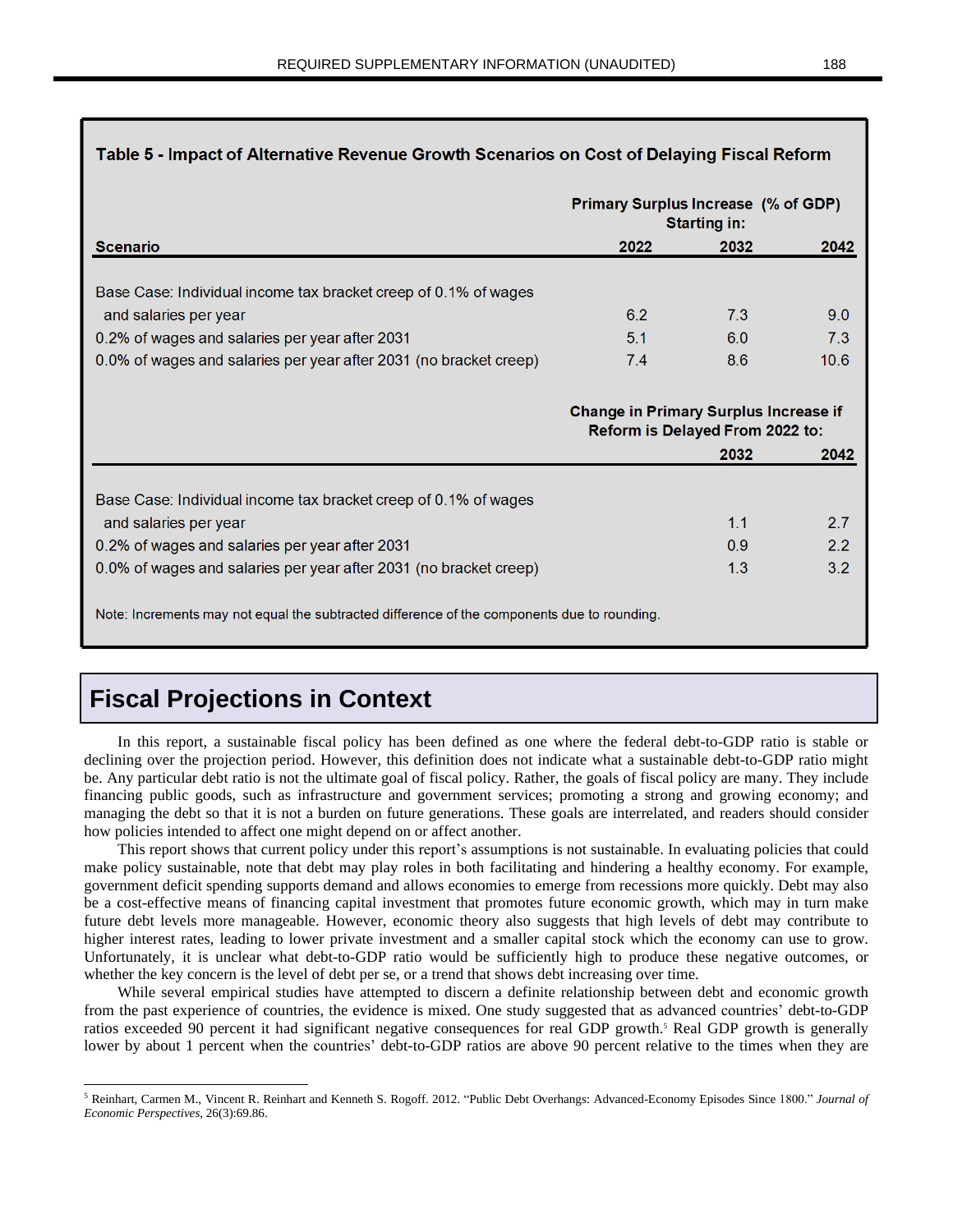below 90 percent.<sup>6</sup> However, after removing sample countries with very high indebtedness – those with debt-to-GDP ratios of more than 120 percent – and very low indebtedness – those with debt-to-GDP ratios of less than 30 percent – the negative relationship between growth and debt is difficult to determine. Another study reports that differences in average GDP growth in countries with debt-to-GDP ratios between 30-60 percent, 60-90 percent, and 90-120 percent cannot be statistically distinguished.<sup>7</sup> Some countries with high debt-to-GDP ratios have been observed to experience lower-than-average growth, while other countries with similarly high debt ratios have continued to enjoy robust growth. Analogously, low debt-to-GDP ratios are no guarantee of strong economic growth. Moreover, the direction of causality is unclear. High debt may undermine growth through increased interest rates and lower business confidence, or low growth may contribute to high debt by depressed tax revenues and increased deficit spending on social safety net programs.

Nevertheless, to put the current and projected debt-to-GDP ratios in context, it is instructive to examine how the U.S. experience compares with that of other countries. The U.S. government's debt as a percent of GDP is relatively large compared with central government debt of other countries, but far from the largest among developed countries. Based on historical data as reported by the IMF for 29 advanced economies, the debt-to-GDP ratio in 2019 ranged from 5.8 percent of GDP to 196.4 percent of GDP.<sup>8</sup> The U.S. is not included in this set of statistics, which underscores the difficulty in calculating debt ratios under consistent definitions, but the 2021 debt-to-GDP ratio for the U.S. government was approximately 100 percent. Despite using consistent definitions where available, these debt measures are not strictly comparable due to differences in the share of government debt that is debt of the central government, how government responsibilities are shared between central and local governments, how current policies compare with the past policies that determine the current level of debt, and how robustly each economy grows.

The historical experience of the U.S. may also provide some perspective. As Chart 4 shows, the debt-to-GDP ratio was highest in the 1940s, following the debt buildup during World War II. In the projections in this report, the U.S. would reach the previous peak debt ratio in 2024. However, the origins of current and future federal debt are quite different from the wartime debt of the 1940s, which limits the pertinence of past experience.

<sup>6</sup> Errata: "Growth in a Time of Debt," Carmen M. Reinhart and Kenneth S. Rogoff. Harvard University, 2013.

<sup>7</sup> Herndon, Thomas, Michael Ash, and Robert Pollard, "Does High Public Debt Consistently Stifle Economic Growth? A Critique of Reinhart and Rogoff," *Cambridge Journal of Economics*, 2013.

<sup>&</sup>lt;sup>8</sup> Government Finance Statistics Yearbook, Main Aggregates and Balances, available at [https://data.imf.org.](https://data.imf.org/?sk=388dfa60-1d26-4ade-b505-a05a558d9a42) Data is for D1 debt liabilities for the central government, excluding social security funds, for Advanced Economies.